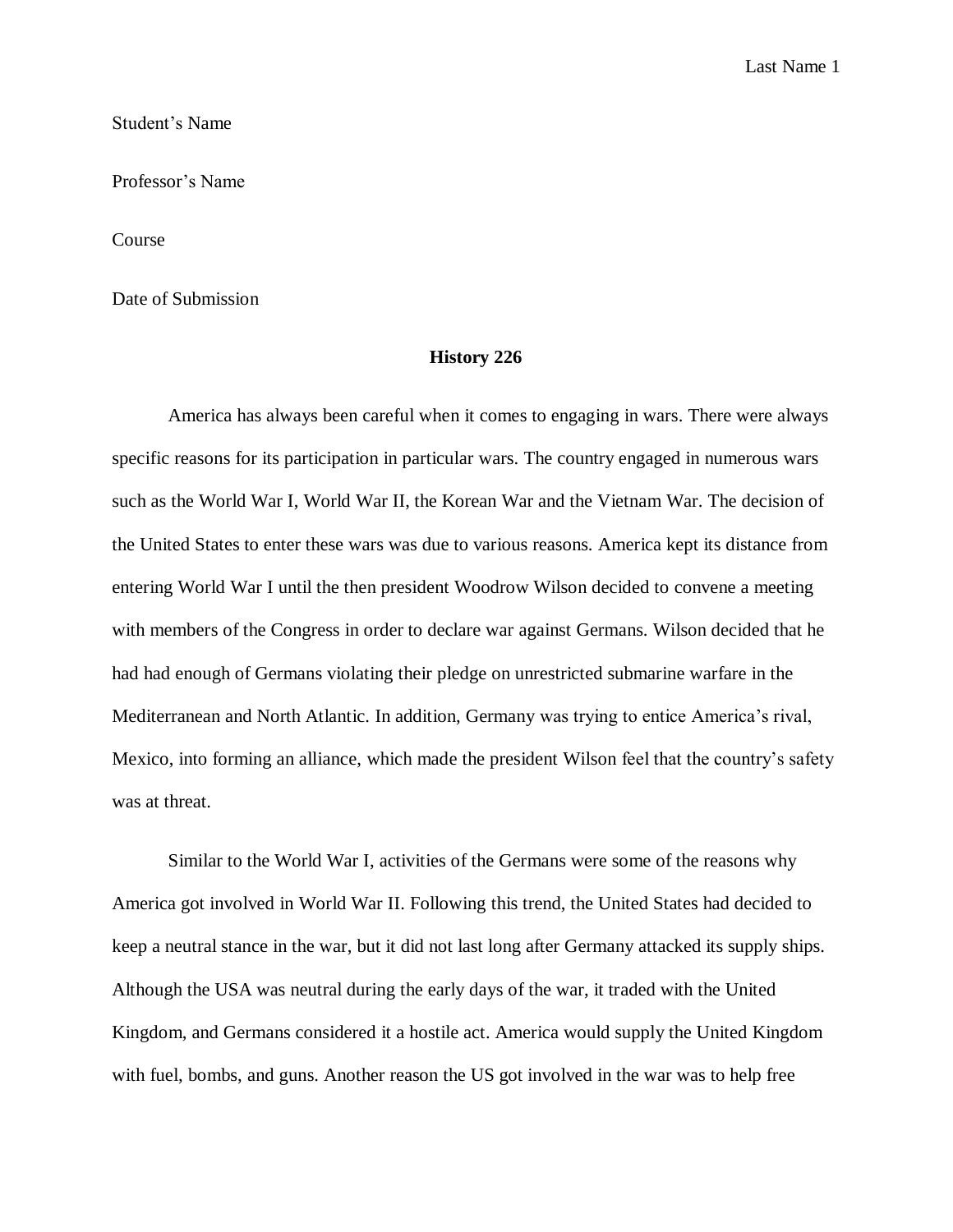Last Name 2

China from Japan's invasion. America did not like the idea that Japan was brutal and reckless in its plan to take over different Chinese cities, as many people were dying. In retaliation for America's decision to support China, Japan decided to attack Pearl Harbor, a naval base situated in Hawaii. This unexpectedly cruel action made the US levy war against Japan. After seeing that America was fighting with Japan, Germany and Italy decided to take action and sided with Japan.

The underlying reason why America entered the Korean War was a continuation of the Cold War with the Soviet Union. Many people were made to believe that the Korean War was between North and South Korea, but the warfare was between the USA and the USSR. One of the major causes why America got involved in the Korean War was to help reduce the rapid spread of communism. America realized that if Russia managed to spread its communist ideas over Korea, the ideology would affect other neighboring countries that USA traded with.

The United States also became involved in the Vietnam War to help reduce the spread of communism. America and Russia were struggling to make the world embrace their different ideologies. The triumph of America in the Korean War made it think that it was easy to stop this system of common values in any country it tried to take over. With this in mind, America decided to enter the Vietnam War.

The presidents in power played a huge role in different wars that America participated in. Truman, Roosevelt, Johnson and Wilson mobilized politicians to support the country in its mission. Truman, for instance, developed various ideologies that had to guide the country when considering engagement in wars. The Truman Doctrine directed the country, determining a situation when it had to engage in military operations. However, mobilizing the nation for war